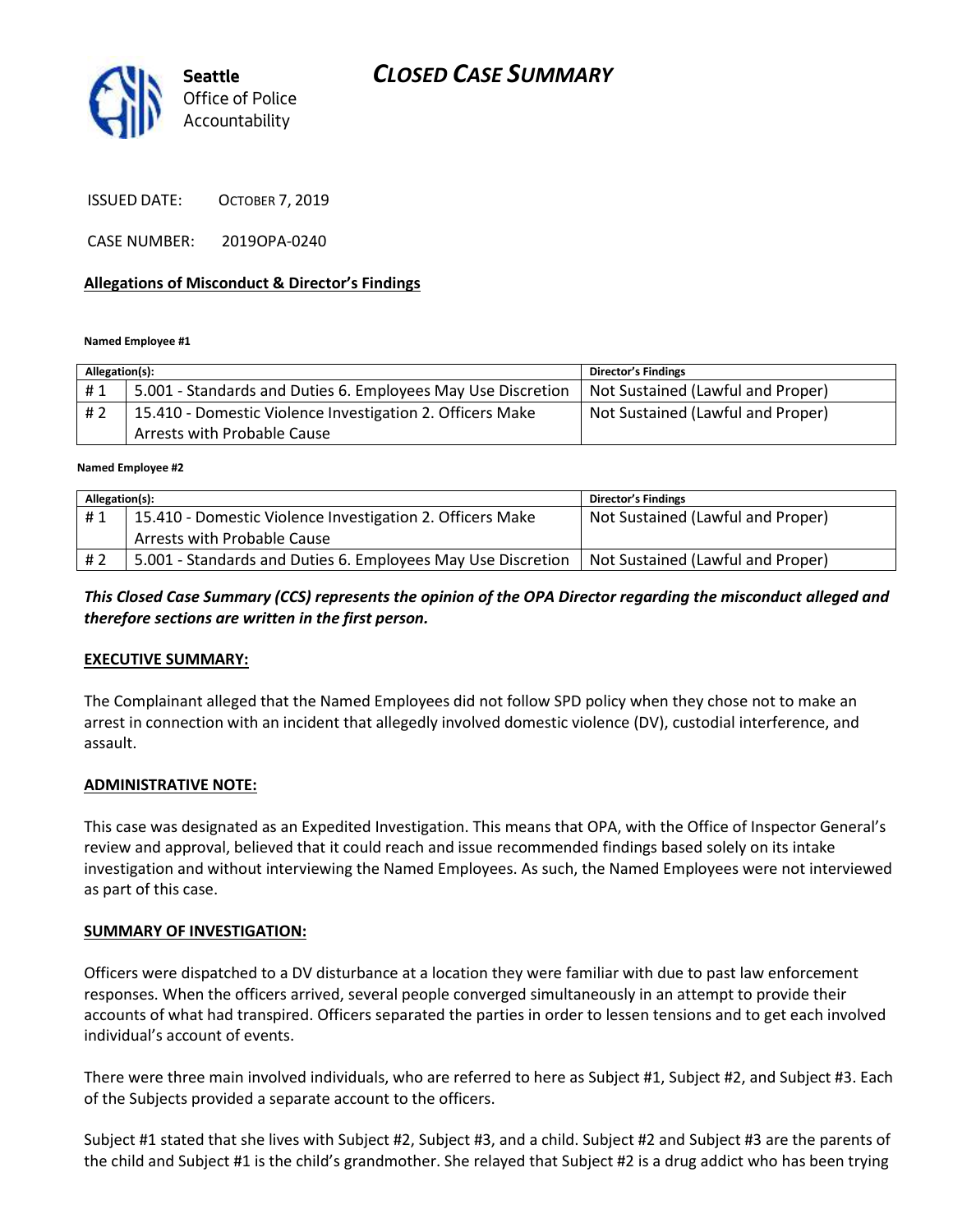to move out but has been unable to find housing. Subject #1 is the child's current primary caregiver and she filed for custody of the child. Subject #1 asserted that Child Protective Services (CPS) is aware of Subject #2's ongoing drug abuse issues, and that CPS has approved of Subject #2, Subject #3, and the child living in Subject #1's house.

Subject #2 told the officers that she wants to leave Subject #1's house with her child. Subject #2 stated that she plans on getting housing with the help of her former foster parents. Subject #2 verified that there was no court order or parenting plan in place. Subject #2 reported that she tried to leave with her child when Subject #1 and Subject #1's family members, who were also present, protested against her doing so and arguments ensued. Officers noted in their report that Subject #2 appeared to be sober at the time of their response.

Subject #3 confirmed to officers that he was the father of the child. When asked if he approved of Subject #2 taking the child from the home, Subject #3 informed officers that he did not. When asked if he was designated by CPS as the primary custody parent, Subject #3 was not forthcoming. Subject #3 was upset by the dispute and broke down in tears.

Named Employee #1 (NE#1) and Named Employee #2 (NE#2) advised the involved parties that they would document the incident and informed the parties that, based on the available information, they decided to leave the child in the care of Subject #1. NE#1 and NE#2 conveyed that Subject #2 could not provide a custody order or parenting plan concerning herself and the child. Moreover, the officers noted that, despite appearing to be sober, Subject #2 admitted to them that she used drugs in the past. NE#1 and NE#2 gave the involved parties the case number and advised them to seek the necessary and appropriate court orders.

Unrelated to the custody dispute, Subject #2's sister reported to the officers that one of the individuals present at the residence spit in her face during the disturbance. When questioned by officers, the individual said that she spit towards Subject #2's sister but did not hit her. Subject #2 contradicted the individual and confirmed that the individual did, in fact, spit in her sister's face. NE#2 told the involved parties that he would be writing a report concerning this assault and NE#2 ultimately requested charges of assault against the individual.

At a later date, Subject #2 and her former foster parents met with a Sergeant at the Southwest Precinct. At his meeting, which was held at Subject #2's request, the Sergeant provided a further explanation as to the Named Employees' decision to document this incident in a report, rather than making an arrest. The Sergeant specifically noted that, based on the information available to the Named Employees, they did not have sufficient legal basis to remove the child from the home. The Sergeant added that in situations when they do remove a child, the child goes to CPS rather than with family members.

This complaint was subsequently filed with OPA by the Complainant, who is one of Subject #2's former foster parents. The Complainant told OPA that, on the date of this incident, he went to pick up Subject #2 and the child. According to the Complainant, when Subject #2 tried to leave with the child, another member of Subject #3's family took the child and pushed Subject #2 out of the house. The Complainant stated that Subject #2 had marks on her body from the push, and that the police were called. The Complainant maintained that, after police arrived, they failed to take action and they incorrectly decided that there was insufficient evidence to determine if anyone had committed any crimes. His allegations specifically called into question the decisions made by NE#1 and NE#2.

The Complainant maintained that Subject #2 was assaulted when she was pushed out of the house and provided OPA with photographs of marks that he contended were left on Subject #2's body. The Complainant also maintained that custodial interference occurred when the individuals in the household did not let Subject #2 and the child leave. The Complainant stated that Subject #2 should have full access the child and that there were no restrictions on Subject #2 accessing the child. The Complainant was upset that NE#1 and NE#2 only handed Subject #2 a pamphlet and told Subject #2 that a report would be written, while preventing her from leaving with the child. The Complainant was also upset that NE#1 and NE#2 decided to take the other parties' sides based on unfiled court paperwork, and that they did not thoroughly examine the totality of the evidence.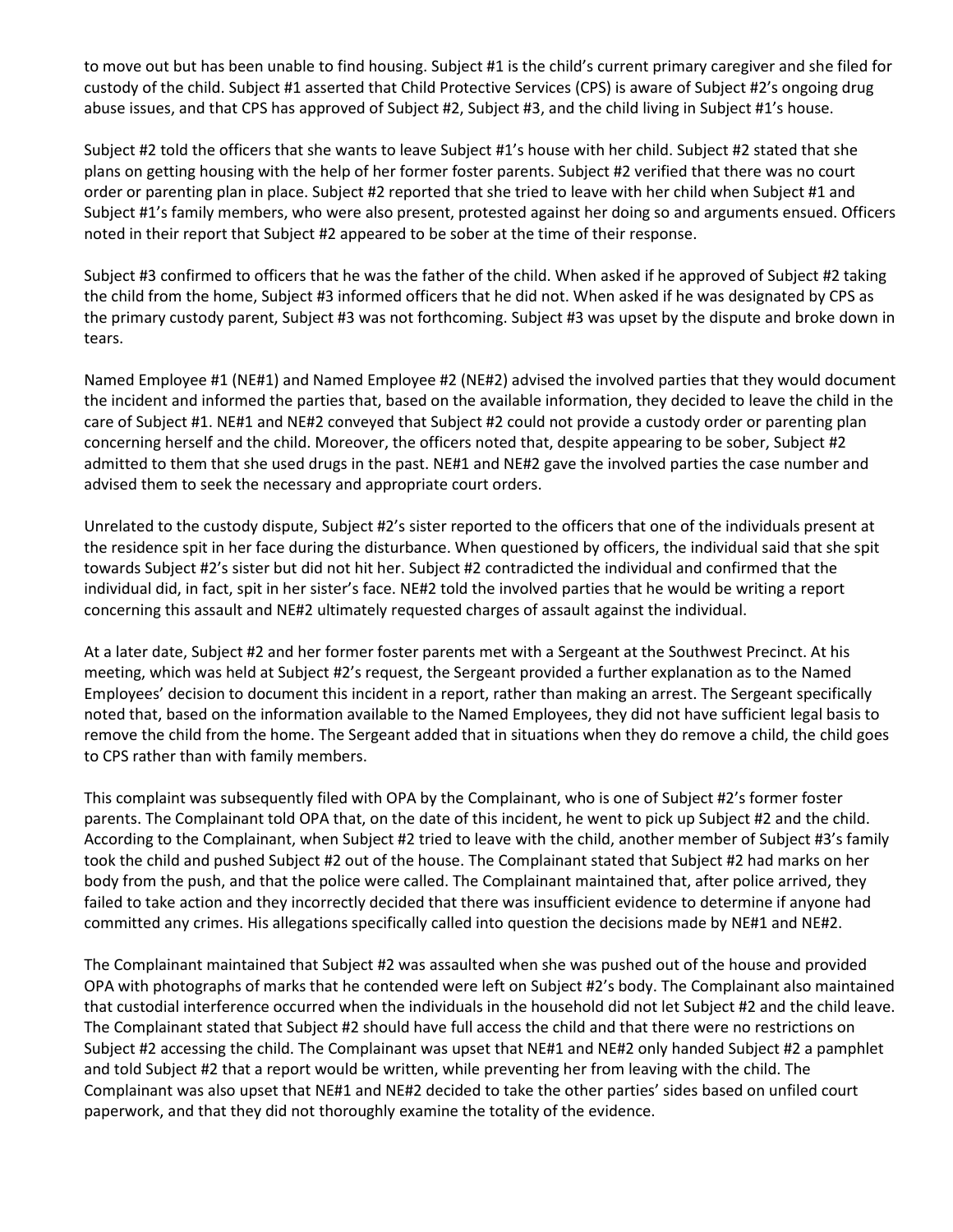Lastly, the Complainant acknowledged that he spoke with a Sergeant at the Southwest Precinct; however, he stated that he had mixed feelings about that conversation. The Complainant told OPA that he found some of the Sergeant's advice helpful, but he asserted that it was still based on falsehoods provided by the other parties that were not fully investigated and disproved by the officers.

As part of its investigation, OPA reviewed the Body Worn Video (BWV) associated with this matter and found the video to be consistent with the Named Employees' reports. The BWV showed the Named Employees' response to the residence, the ongoing disturbance, and the investigative steps that they performed. The video further captured NE#1's explanation of his decision that the child would not be removed from the home and that the outcome of the custody issues would ultimately be resolved by CPS and the courts.

OPA further reviewed the photographs that were provided by the Complainant. The Complainant maintained that the photos show the injury that Subject #2 sustained when she was allegedly pushed out of the residence. Based on its evaluation of the photographs, OPA observed some minor redness but could not conclusively determine whether they reflected injuries to Subject #2 consistent with the Complainant's allegation of DV assault.

## **ANALYSIS AND CONCLUSIONS:**

## **Named Employee #1 - Allegations #1** *5.001 - Standards and Duties 6. Employees May Use Discretion*

The Complainant alleged that NE#1 and NE#2 abused their discretion when they chose not to make an arrest in connection with this incident.

As indicated in SPD Policy 5.001-POL-6, "[e]mployees are authorized and expected to use discretion in a reasonable manner consistent with the mission of the department and duties of their office and assignment." This policy further states that "[t]he scope of discretion is proportional to the severity of the crime or public safety issue being addressed." (SPD Policy 5.001-POL-6.)

Based on the totality of the evidence, I do not find that either of the Named Employees abused their discretion when they declined to make an arrest. OPA reaches this conclusion based on the following facts that were gathered by the Named Employees for each alleged criminal offense.

# **Custodial Interference**

- The Named Employees determined that CPS placed the child with Subject #3 at the residence due to unsafe conditions with Subject #2. The Named Employees were not provided with contradictory evidence;
- They determined that there were no known or established court orders or parenting plans in place;
- They were unaware of any claims that the child was currently living in unsafe conditions; and
- The Named Employees believed that Subject #3 and Subject #1 had lawful parenting rights over the child and the actions taken by Subject #3's family members during the disturbance were purposed to protect the child.

#### **Domestic Violence**

- The Named Employees determined that Subject #2 temporarily resided with Subject #1;
- Their investigation revealed that the push was purposed to maintain the child in the home where Subject #1 and Subject #3 believed the child had been lawfully placed by CPS; and
- Subject #2 never claimed of injury at the scene, despite being given the opportunity to make the claim.